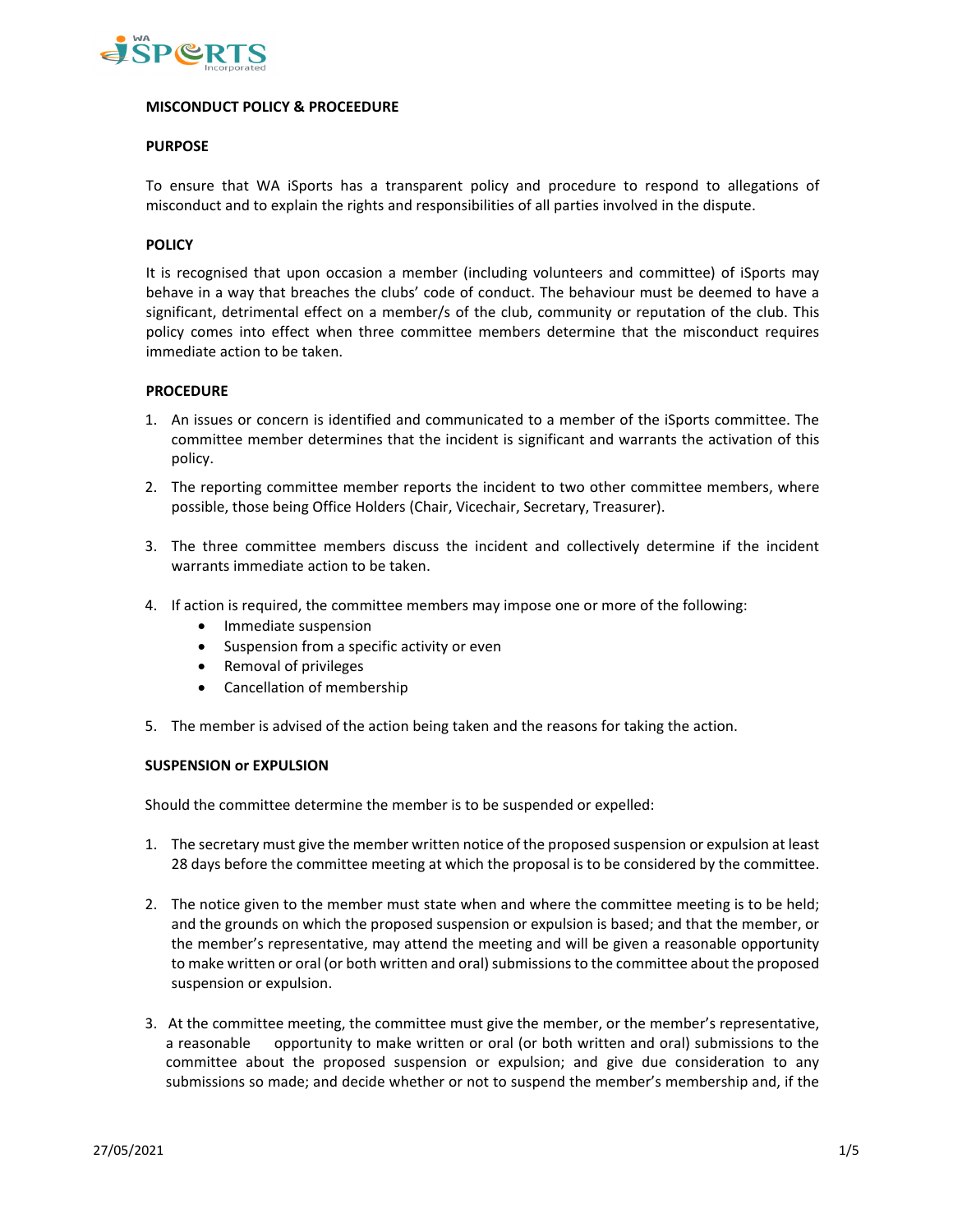decision is to suspend the membership, the period of suspension; or whether or not to expel the member from the Association.

- 4. A decision of the committee to suspend the member's membership or to expel the member from the Association takes immediate effect.
- 5. The committee must give the member written notice of the committee's decision, and the reasons for the decision, within 7 days after the committee meeting at which the decision is made.
- 6. A member whose membership is suspended or who is expelled from the Association may, within 14 days after receiving notice of the Committee's decision give written notice to the secretary requesting the appointment of a mediator.

## **Consequences of suspension**

During the period a member's membership is suspended, the member loses any rights (including voting rights) arising as a result of membership; and is not entitled to a refund, rebate, relief or credit for membership fees paid, or payable, to the Association.